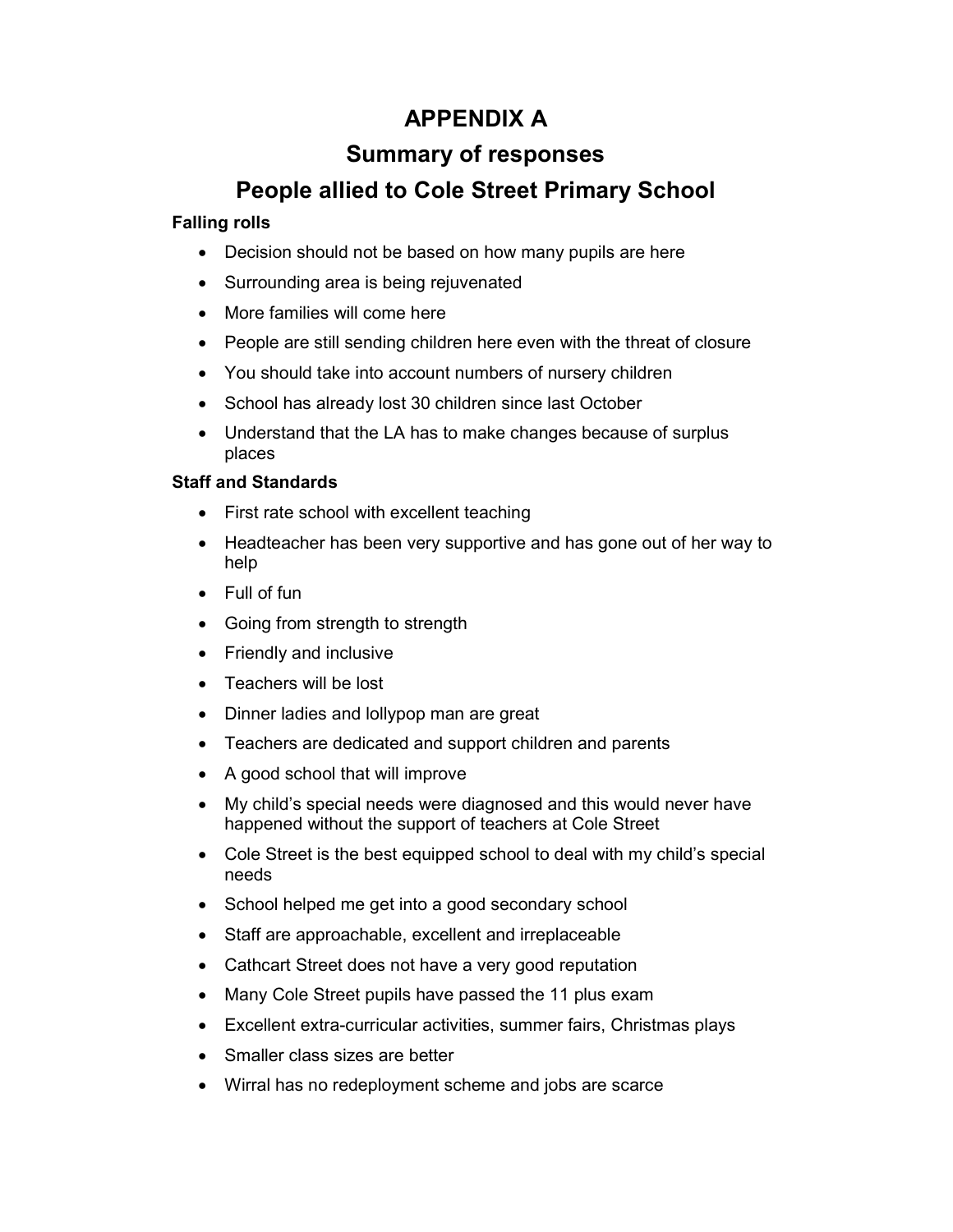### **Building and site**

- Good practical building, recently refurbished
- Cathcart has many classrooms in portacabins
- Cole Street is a historic building, Cathcart Street is not
- Secure, solid and well maintained, no vandalism
- Big enough for the children of both schools
- Scope for expansion into nearby buildings
- Sufficient outdoor play with three playgrounds
- The grassed area outside could be incorporated
- Birkenhead Park is used for outdoor and sports activities so there is more green space than at Cathcart Street
- Cathcart has repeated vandalism and is broken into in the holidays
- Cathcart is rundown and prefabricated
- Cathcart would need more classrooms to house all the children
- No scope for expansion at Cathcart Street
- Cathcart is in an industrial area health and safety concerns
- No outdoor space at Cole Street my children are bored with nothing to do
- Facilities are not as good at Cathcart Street
- If there will not be a new building, why is Cole Street still closing
- Closing a perfectly sound working school when the reason for doing so has gone is economic vandalism
- Room to house several small schools

### **The Process**

- Has not been enough consultation on the new school in the Park
- Only English Heritage were consulted about a school in the park, why not parents
- Frank Field said that there had been a delay in applying for funding and this is why we're not getting a new school
- You have not done enough research when choosing which schools to close
- Pupils, parents and staff have been treated unfairly
- A full consultation has not been carried out
- You have picked on the school with more pupils and happy pupils than those who attend Cathcart Street or Christ Church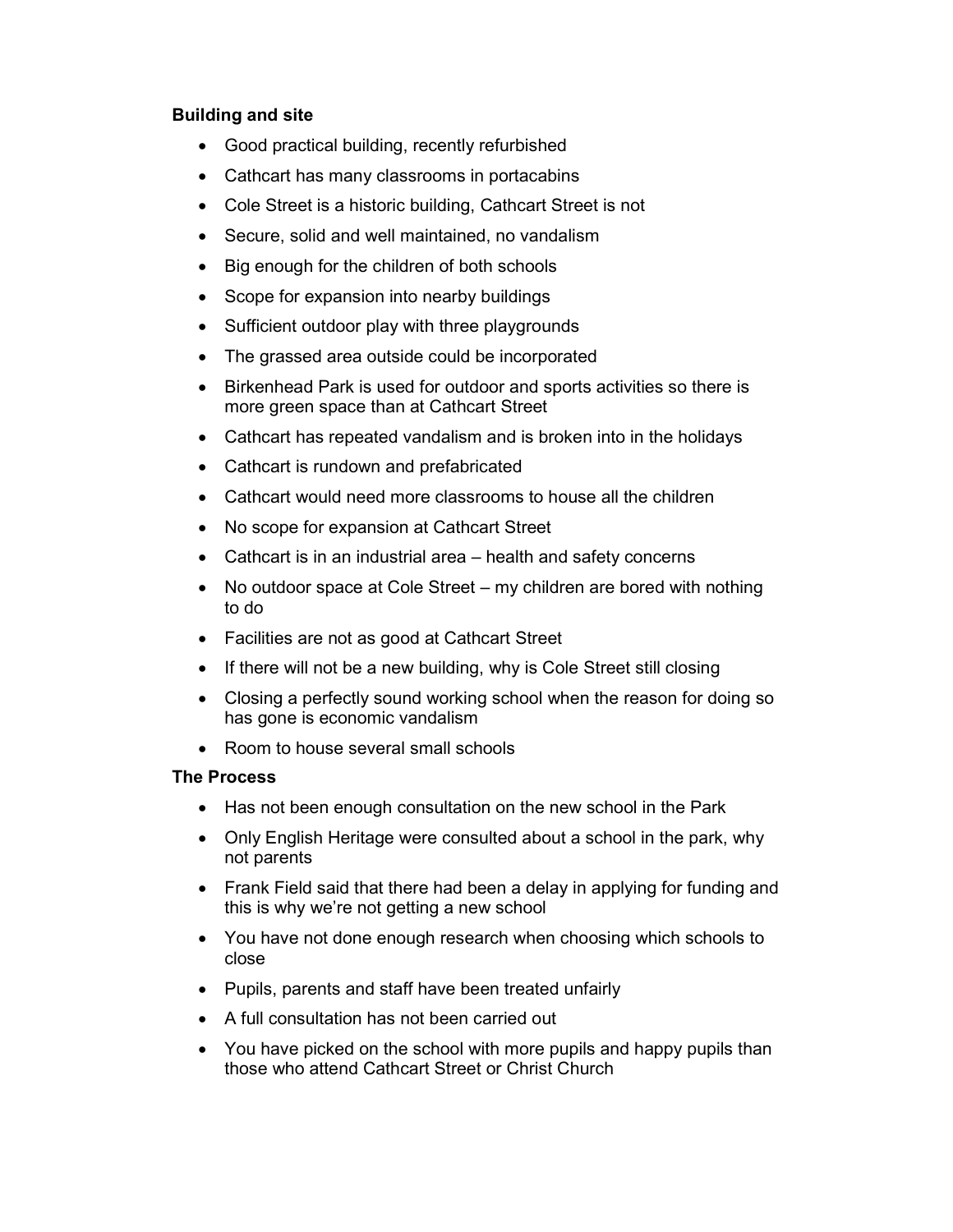- Cathcart pupils should come to Cole Street because there is fewer of them
- Moving pupils to Cole Street would allow the demolition of Cathcart Street so a new school can be built
- A triple move defies logic
- Parents have not been invited to visit Cathcart Street
- Frank Field said the school should stay open
- Lack of clarity, sharing of information has been vague and insulting
- Should not have allocated pupils to F2 if the school was going to close
- No places in other schools

#### **Pupils**

- My child has made great progress here
- Children would miss their friends
- Moving school would affect children's confidence, they would go back into their shells
- Children love coming to school
- My children are happy, settled and excelling in all their subjects
- Moving my children will be detrimental to their education and push their development back
- Moving to a bigger school with more children would mean my kids would have more mates
- If school closes my children will not go to Cathcart Street or Christ Church
- If children do not go to Cathcart Street you will be left with empty places again
- If I thought Cathcart Street was a better school I would already have sent my child there
- Concerned about effect on the 11 plus
- My children may find it hard to be accepted in a new school

#### **Traffic and transport**

- Many parents do not own a car, low income families
- Having to travel an extra half a mile to another school is an erosion of public services
- Easy to get to Cole Street
- I choose to send my children to Cole Street even though it takes an hour to walk to school
- We have moved house closer to Cathcart Street but I kept my child in Cole Street